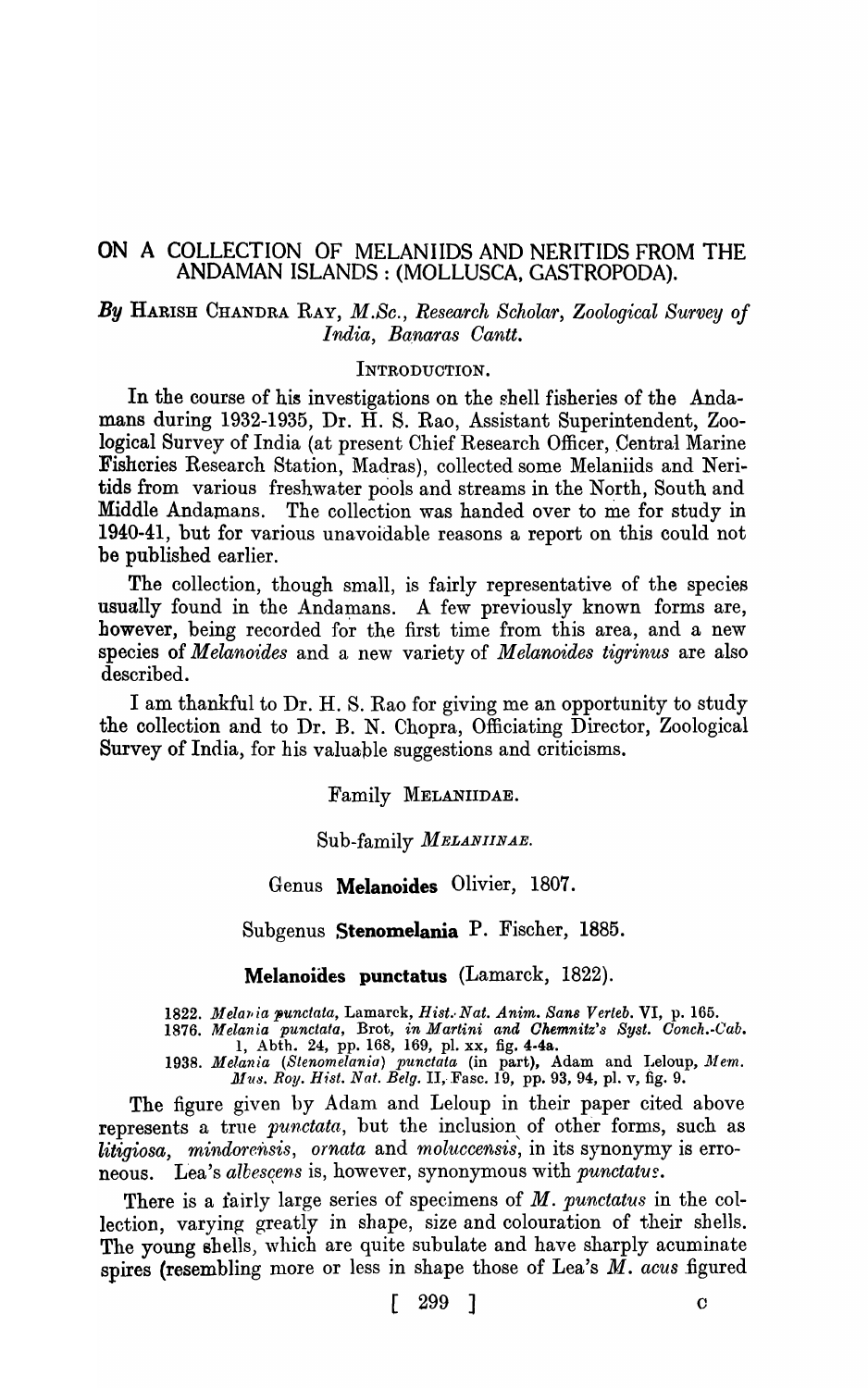in Reeve's *Conch. Icon.*, pl. xiv, No. 92), are of pale yellowish colour and beautifully ornamented with a conspicuous spiral brown band round each whorl on its upper part. The uppermost whorls are found to be longitudinally ribbed. The transverse bands and the longitudinal ribs tend to disappear gradually with the maturity of the shells and in their place spiral lines develop on the surface which are not so regular. Besides these, regular transverse rows of prominent brown-dotted lines also appear on the surface, Most of the large shells are found to be covered completely or partially with white encrustations, which more or less conceal the original brown colour. The· aperture in these shells is elongately-oval and the interior is bluish in colour.

Locality.--Rock-pcols in the course of a stream on the East Coast of Interview Island, N. Andaman-many (26. xii. 33).

*Distribution.-:.-Nicobars,* Dutch East Indies, Australia, Philippines (Guimaras, Negros, Siquijor, Cagayan, Misanli3, Mindanao), Caroline Is. and New Caledonia. The species is recorded for the first time from Andamans.

## Melanoides zelebori (Brot, 1872),

# var. solidiuscula (Nevill, 1884).

1884. Melania zelebori var. solidiuscula, Nevill, *Hand List Moll. Ind. Mus.* II, p.230.

*1915. Tiara (Rad·ina) zelebori* var. *solid·iuscula,* Preston, *Faun. Brit. Ind. Moll. Freshw. Castro* & *Pelec.,* p. 14. .

One young specimen, having a slightly decollate shell of light brownisholive colour, represents this interesting variety in the collection. Out of the eight whorls, the first two only appear to be strongly longitudinally ribbed, while the rest bear faint ribs only. The spiral striations on the surface are obsolete, excepting a few at the base of the last whorl only.

Locality.—A stream near bridge, Beadonabad, Port Blair, S. Andaman (25. xii. 35).

*Distri' ution.*—It is not known to occur anywhere beyond Andamans.

## Subgenus Melanoides 8.B.

### Melancides tuberculatus (Müller, 1774).

1774. Nerita tuberculata, Müller, *Verm. Terr. and Fluv. Hist.* II, p. 101.

1941. *Thiaro (Melanoides) tulerculata, Benthem Jutting, Archives Neerland. de Zool.* V, pp. 267, 268, 327, 329.

**1943. Melanoides (Melanoides) tubcrculatus, Ray, Journ. Roy. As. Soc. Bengol,**  $\mathcal{S}$ cience, IX, p. 71.

There is only one specimen in the collection which reprosents this extremely plastic ard  $\alpha$  mmcn species. The shell is young, pale yellowish-green, and is characteristically ornamented with regular spiral and longitudinal ridges intersecting each other and giving rise to small tubercles. The longitudinal reddish markings on the surface are also quite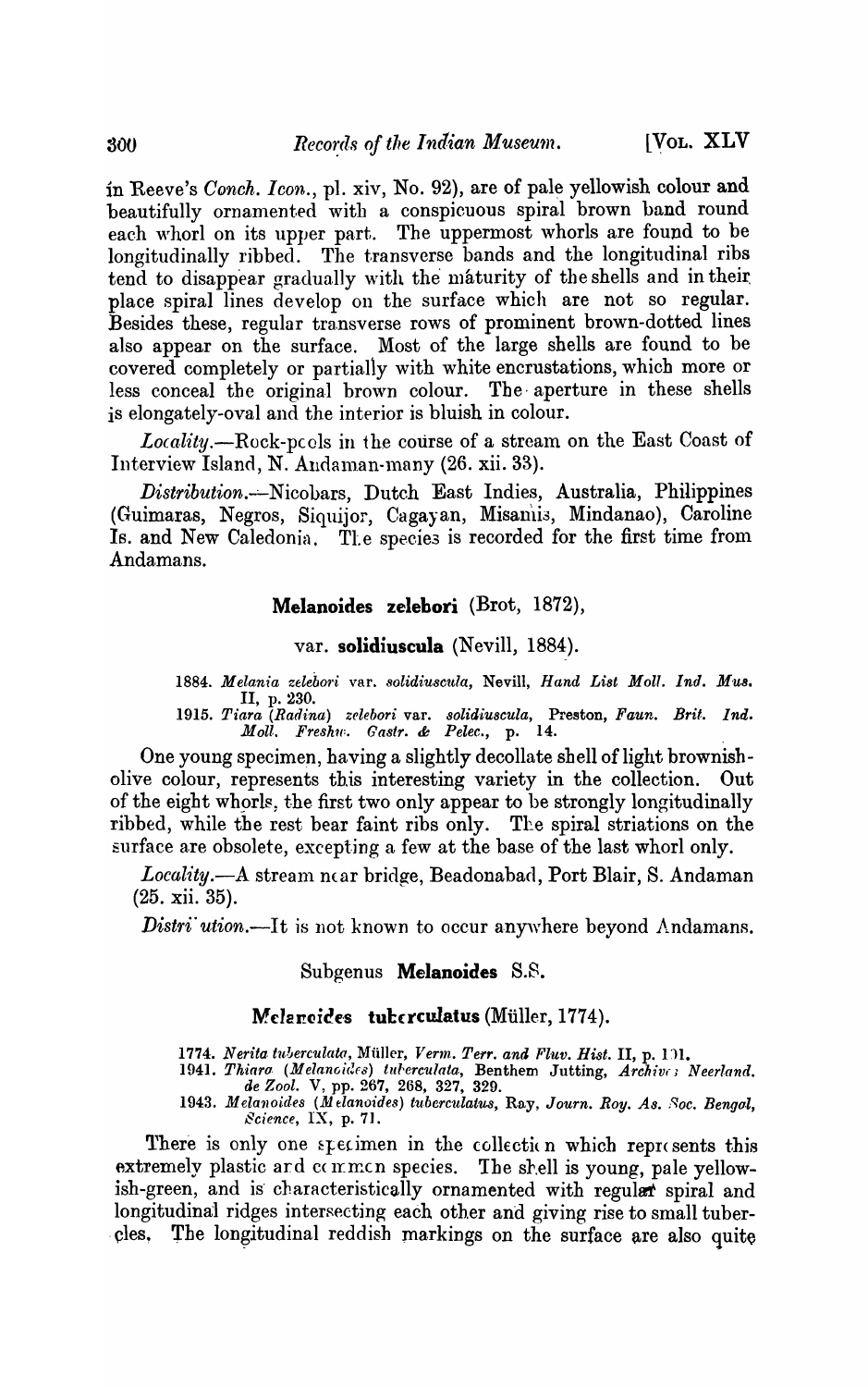conspicuous, though not very regular. Connolly<sup>1</sup> has given the full synonymy of this species.

Locality.-In stream connecting with the sluice near Chauldari, S. .Andaman-l(5.xii. 34).

*Distribution..--This* is the most widely distributed species of the genus, having its range extending into Southern and Eastern shores of the Mediterranean Sea, Africa, Asia Minor, Palestine, Arabia, Syria, Persia, Aden, Mesopotamia, India, Ceylon, Burma, Annam, Siam, Indo-.china, Andalnans, Nicobars, East Indies to Australia and China, Formosa, Hainan and Viti.

### Melanoides nevilli (Brot, 1877)

var. andamanica (Nevill, 1884),

1884. Melania (Striatella) nevilli var. *andamanica*, Nevill, *Hand List. Moll. Ind.* Mus. II, p. 236.

*1915. 'l'iaro. (St1'iatella) 11.e'l,illi* var. *andamanica,* Preston, *Faun. Brit. Inri. Moll.*   $F$ *reshw. Gastr. and Pelec., p. 18.* 

Nevill in describing this variety writes, "Possibly a distinct species, though at present, I believe, it is correctly classed as a local variety of M. nevilli." It is well-represented in the collection by quite a large number of individuals, of which only seven are large with partly brolen and decollate shells which have already turned black, while the rest are quite young and have pale yellowish-olive shells. In both, the spiral striations appear to be broad and regular, while the longitudinal ribs are not at all so prominent.

Locality.—A pool in the course of a stream, S. of Golf Course, Port Blair, S. Andaman-7(14.iii.34); a stream with a muddy bottom, Beehive Hill, near Long Island, M. Andaman-5 (24.iii.34); stream, north of Sbadipore, Port Blair, S. Andaman-many (11.xi.35).

*Distribution.-Confined* to Andamans only.

### Melanoides nicobaricus (Reeve, 1859).

*1859. Melania nicobarica,* Reevo, *Oonch.. Icon.* XII, pI. x, fig. 5-1.

1872. Melania (Melanoides) nicobarica, Mörch, Journ. de Conchylivl. XX, p.321.

1877. *Melania nicobarica, Brot, in Martini and Chemnitz's Syst. Conch.*- *Cab.* 1, Abth. 24, pp. 235, 236, pI. xxv, fig. II.

1915. Tiara (Striatella) nicobarica, Preston, Faun. Brit. Ind. Moll. Freskw. *GasYr. and Pelcc.,* p. 19.

Hinds's  $M$ . *plutonis*<sup>2</sup> from the Fiji islands is considered by some authors as synonymous with *nicobaricus.* But after carefully examining the shells of both the species in the collections of the Zoological SUTvey of India I find that they are quite distinct.

Of the six specimens of *M. nicobaricus in* the collection, four hayc partly broken shells:with acuminate spires, while the rest have perfect but decollate shells. The colouration of the shell is olivaceous green,

<sup>1</sup> Connolly, S. *Ann. S. A/ric. MU8.* XXXIII, pp. 566, 567 (1939).

<sup>2</sup> Hinds, R.B. *Ann. ana Mag. Nat. 1JiBt.* (1) XIV, p. 8 (184i).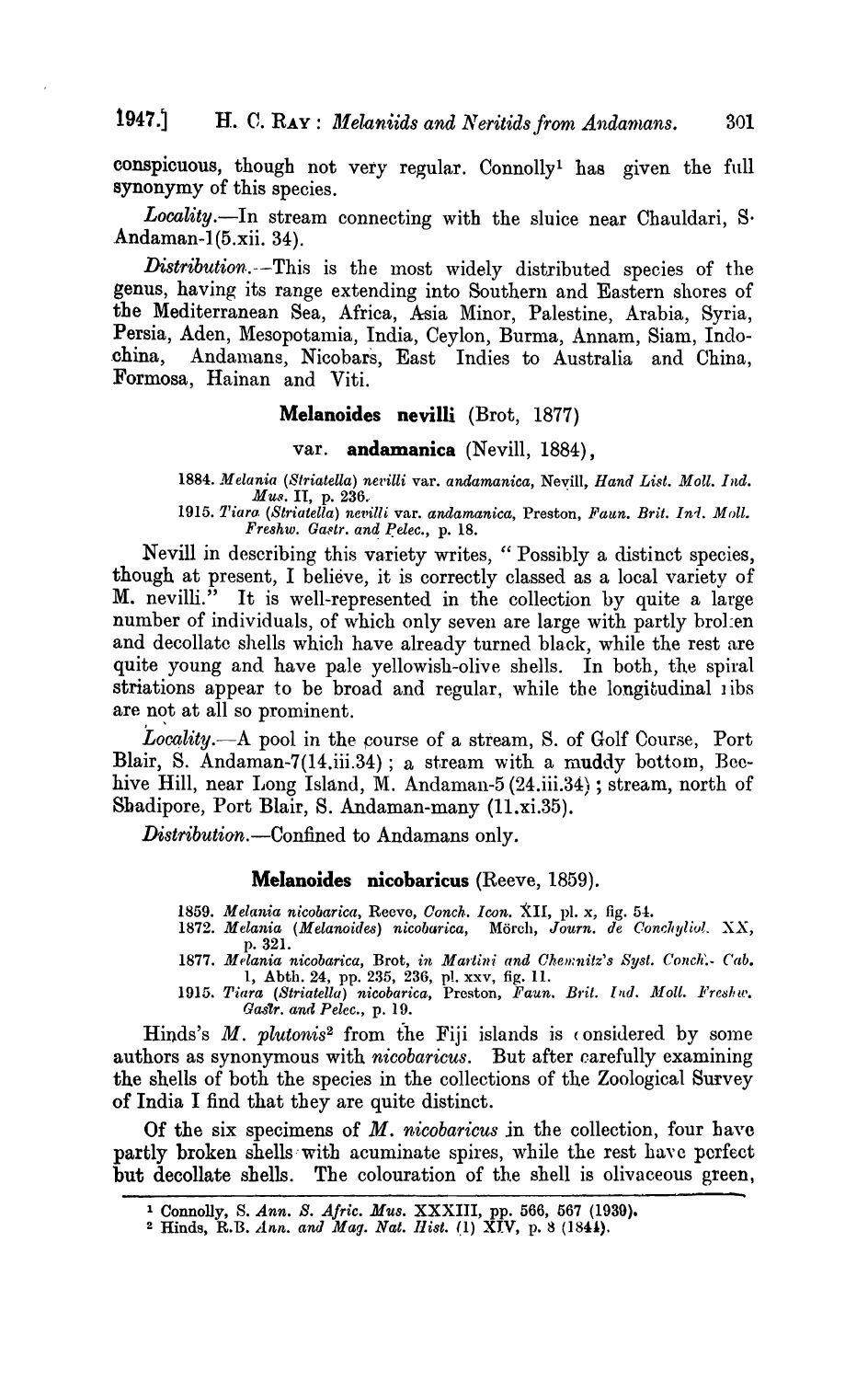but appears in most cases to be concealed by a black or rust-stained layer. The spiral striations are present throughout the upper whorls, but faintly visible in the lower ones at the base.

Locality.--Edge of Dhanikhari stream near Manglutan, 'Maymyyo turning of the Road, S. Andaman-2 (11. xii. 32); stream, north, of Cocoanut plantation, Long Island, M. Andaman-4(27.iii.34).

 $Distribution$ . Originally known from Nicobars and subsequently from the Andaman Islands.

### **Melanoides rivularis** (Philippi, 1847).

*1847. Melania rivularis,* Philippi, *Abbild. 'ltnd Beschreib. Ooncltyl.* II, p. 2], pI. iv, fig. 6.

*1884. Melania (Striatella) rivularis,* Nevill, *Hana List. Moll. Ind. Mus.* II, p. 247. *1915. Tiara (Striatella) rivularis,* Preston, *Faun. Brit. Ind.' jfoll. Freshw. Gastr. and Pelec., p. 20.* 

Philippi's *M. rivularis* which Nevill considers as "perhaps scarcely separable from subspecies *fontinalis* " is undoubtedly a distinct species, though Brot erroneously combines it with M. *tuberculatus* as a variety.

I assign to this species a series of specimens of varying shape and size. The shells are mostly decollate, olive-green, but appear to be rusted in most cases. The spiral striations on the whorls are quite conspicuous and regular.

*Locality.-Stream,* S.W of Golf Course, Aberdeen, Port Blair, S. Andaman-many (11.ii.34) ; weedy road-side pools between Port Bonington and Base Camp, N. Andaman-9  $(24.ii.34)$ .

*Distribution.-First* described from Java and later on from Andamans.

### **Melanoides fontinalis** (Philippi, 1851).

- 1851. *Melania fontinalis*, Philippi, Abbild. und Beschreib. Conchyl. III, pp. 57, 58, pI. v, fig. 7.
- *1859. ]felania fontinalis,* Reeve, *Conch .• Icon.* XII, pl. xvii, fig. 119.
- *1884 •. Melania (Striatella) fontinalis,* Nevill, *Hand List. Moll. Ina. Mus.* II, p.246.

That Philippi's *fontinalis* is distinct from his Javanese species  $ri$ . *vularis* is already stated aboye.

There is a series of young specimens only in the collection. The shell is slightly decollate, pale yellowish-olive and encircled with irregular spiral ribs which do not appear to be very prominent. In the smaller shells I find irregular longitudinal reddish-brown flames on the surface.

Locality.—In sandy pools at the edge of the stream from the Cholunga Range, Jirkatang, Andaman-2 (5.xii.32); in a small muddy stream near Golpatrar, Beehive Hill, near Long Island, N. Andaman-28 (24.iii. 34).

*Distribution.*--Originally known from " Pulo Pinang", but according to Nevill " Penang" Specimens are known in the collections of the Specimens are known in the collections of the Zoological Survey of India from Pazundaung (Rangoon) and Java. Andaman appears to be a new record.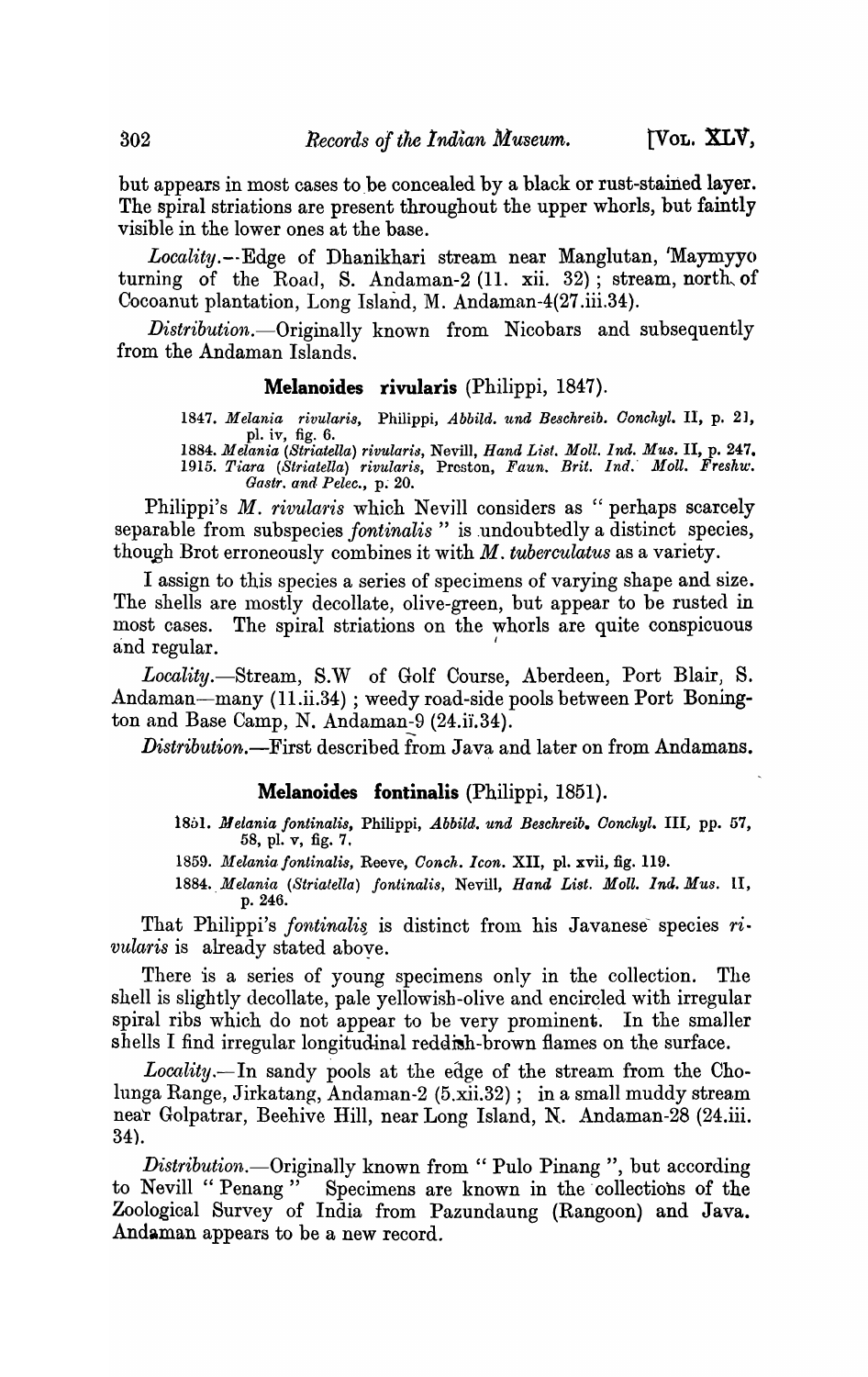# • **Melanoides ligrinus** (Hutton, 1849).

## **var. raoi,** nov.

There are altogether twenty-six specimens in the collection (including dry and spirit), of which sixteen have badly broken shells covered over with white encrustations on the surface, while the rest have perfect but slightly decollate shells with 10 whorls in each, excepting one which has 12. The similarity between these shells and the type-specimens of Hutton's *Melania tigrina* is so very close that they appear quite indistinguishable from a cursory view. But after critically comparing and examining the shells before me I find certain very interesting features on the basis of which the specimens are described as a distinct variety of *tigrina*. I propose for it the name *raoi* in honour of Dr. H. S. Rao, who collected the material.

The main points in which this new variety differs from the *forma*  $\it{typica}$  are :-The colouration of the shell is pale yellowish-olive; the red flame-shaped longitudinal streaks on the surface appear to be slightly pale, narrow and less clumsy; the margins of the whorls appear slightly flattened; the longitudinal ribs and tubercles are entirely absent on the upper whorls, but, instead of these, incised spiral lines appear above the sutures.

The shape and structure of the operculum also agrees with that of the *forma typica* figured by Annandale<sup>1</sup>, the only difference being that the actual spirals are slightly more rounded and situated nearer to the inner anterior margin.



TEXT FIG. 1. a. S'13ll of *Meluvid's* (*Meluvid's*) *ti prinus* (Hutton) var. *raoi*, nov. ×3; *h.* Operculum of the same. × 7.

1. Annan-iale, *N. R2c. In1. Mus. XVIII*, p. 29, fig. 3d (1919).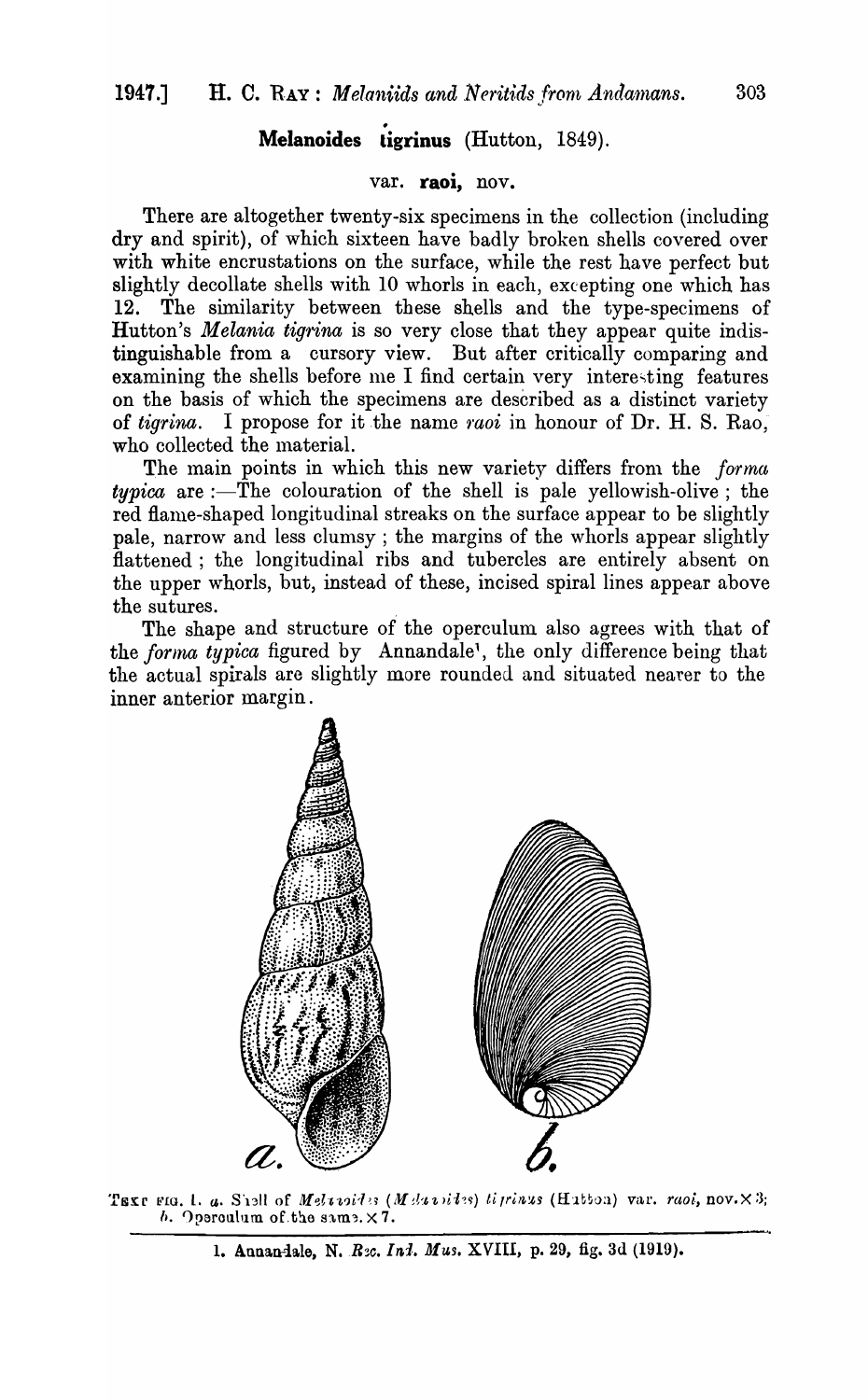*Local'l:ty.-Stream,* S.W of Golf Course, Aberdeen, Port Blair, S. Andaman--1(11.ii.34); stream, north of Cocoanut Plantation, Long Island, M. Andaman-17 (27.iii.34) ; stream near bridge, Beadonabad, Port Blair, S. Andaman-2 (25.xii.34).

*Type-specimens.—M15939-2.* Zool. Surv. Ind. collected from a pool in the course of a stream, S. of Golf Course, Port Blair, S. Andaman-7(14.iii.34}. .

## **Melanoides prashadi,** sp. nov.

There is a series of specimens, numbering twenty-four, in the collection which were collected along with the shells of *M. rivularis* in a stream, S.W of Golf Course, Aberdeen, Port Blair, S. Andaman, on ll.ii.34. On a critical examination they do not appear to Inatch with any of the existing species of the genus and I, therefore, describe them as new.

Shell subulately-turreted, thick, dextral, smooth, pure olive-green, shining but slightly rusted here and there; spire acuminate with the apex slightly eroded; whorls 7 or 8 in decollate shells, probably ten in a complete shell, convex, regularly increasing in size, last whorl tumid, obliquely angular below, uppermost whorls regularly concentrically striated; the striations disappearing completely on the lower whorls; suture obliquely transverse, much exserted; regular longitudinal lines of growth also present throughout; aperture small, triangularly-ovate, columella white, thick, callously reflected, the outer lip slightly expanded, but produced below in the form of an' obtuse angle before its union with the inner lip, the interior of the aperture whitish.



'l'EXT FIG. 2. *a.* Shell of *Melanoides (Melanoides) prashadi*, sp. nov. × 3; *b.* Operculum of the same. $\times 7$ .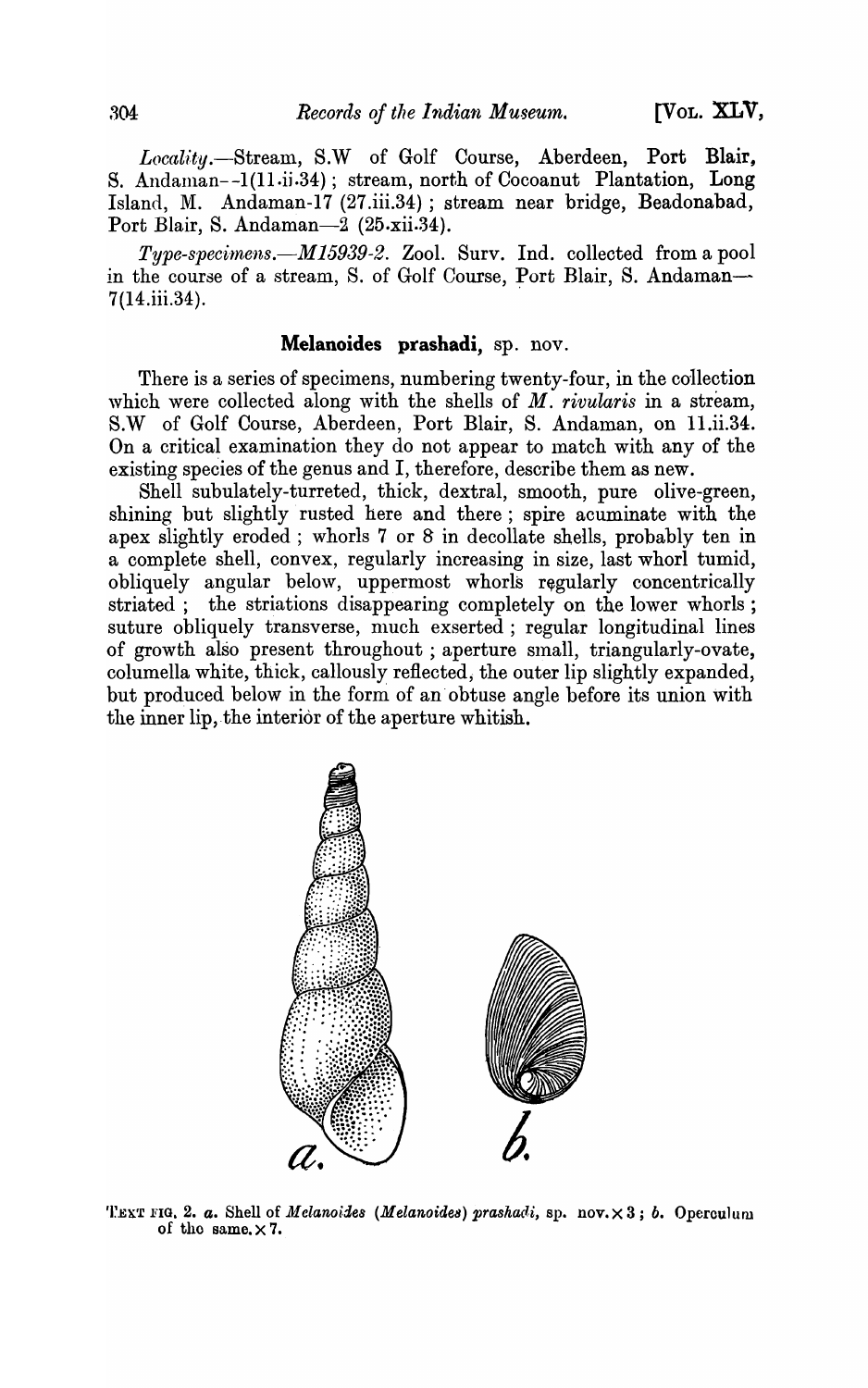There is only one operculum found in the collection, but it is difficult to say to which specimen it actually belongs. The shape and structure of the operculum is'lnore or less like that of *M. tubercu latus,* the only difference being that the nucleus with its actual spirals appears to be situated slightly more below the inner anterior margin.

*Type-specimens.-M.15940j2.* Zool. Surv. Ind.

*Remarks.-The* shell of *Melanoides prashadi* somewhat approaches that of the new variety *raoi* in having the uppermost whorls only adorned with spiral striae. In the shape of its aperture, the new species more or less resembles M. *torquata* v.d. Busch (1842) from Java, which Reeve (1859) and Preston (1915) include in the synonymy of M. *terebra* (Benson).

Subgenus **Tarebia** H. and A. Adams, 1859.

### **Melanoides semigranosus** (v.d. Busch, 1842).

- 1842. Melania semigranosa, v.d. Busch, *in Philippi's Abbild. Beschreib. Conchyl.* 1, p. 2, pl. i, fig. 13a-b.
- *1860. Melania semigranoso,* Reeve, *Conch. Icon.* XII, pl. xxiv, fig. 167a-b.
- *1914. Melania (Tarebia) lineata* var. *semigranosa,* Lesohke, *Jahrb. d. Ba.mb. Wissensch. Anstal,* XXXI(2), p. 19.
- 1921. *Melania (Tarebia) semigranosa, Prashad, Rec. Ind. Mus. XXII. p.* 493. *1938. Melania (Tarebia) granifera lineata,* Adam and Leloup, *Mem. Mus. Roy. Hist. Nat. Belg.* II, Fasc. 19, pp.90, 9l.

Prashad in supporting Dautzenberg's conclusion<sup>1</sup> that Busch's *semigranosa* should be treated as a distinct species rather than a variety of *lineata* remarks, " The specific characters as defined by Mousson are, as was also found by Dautzenberg, quite constant in a large series of specimens" This view appears to me (after carefully examining a fairly large series of specimens in the collection) more reasonable than the contrary view of Brot, Nevill, Preston, Rensch and Adam and Leloup. I believe that Dautzenberg's species *lineata*, figured in pl. ii, nos. 8, 8a-b, is not the true *lineata* of Gray (1828), but the young shells of *semigranosus.* 

*Locality*.-In stagnant pools in the course of a stream near Rangat Camp, M. Andaman-many (25.iii.34); in weedy pools with a muddy bottom in the course of a stream near Rangat Camp, M. Andaman-Many (25.iii·34); Dhanikhari stream near Manglutan, Maymyyo turning of the Road, S. Andaman-1  $(11.xii.34)$ ; a stream near junction of Maymyyo, Manglutan Road, S. Andaman-3 ; a stream close to Rangat Camp, M. Andaman-3 (19.i.35).

*Distribution.-Originally* described from Java., but subsequently from Banka, Bali, Sumatra, Borneo, Celebes, Cambodia, India and Burma.

<sup>&</sup>lt;sup>1</sup>. Dautzenberg, Ph. Ann. Soc. Roy. Malacol. Belg. XXXIV, p. 14, pl. ii, figs. 9, 9a-c (1899).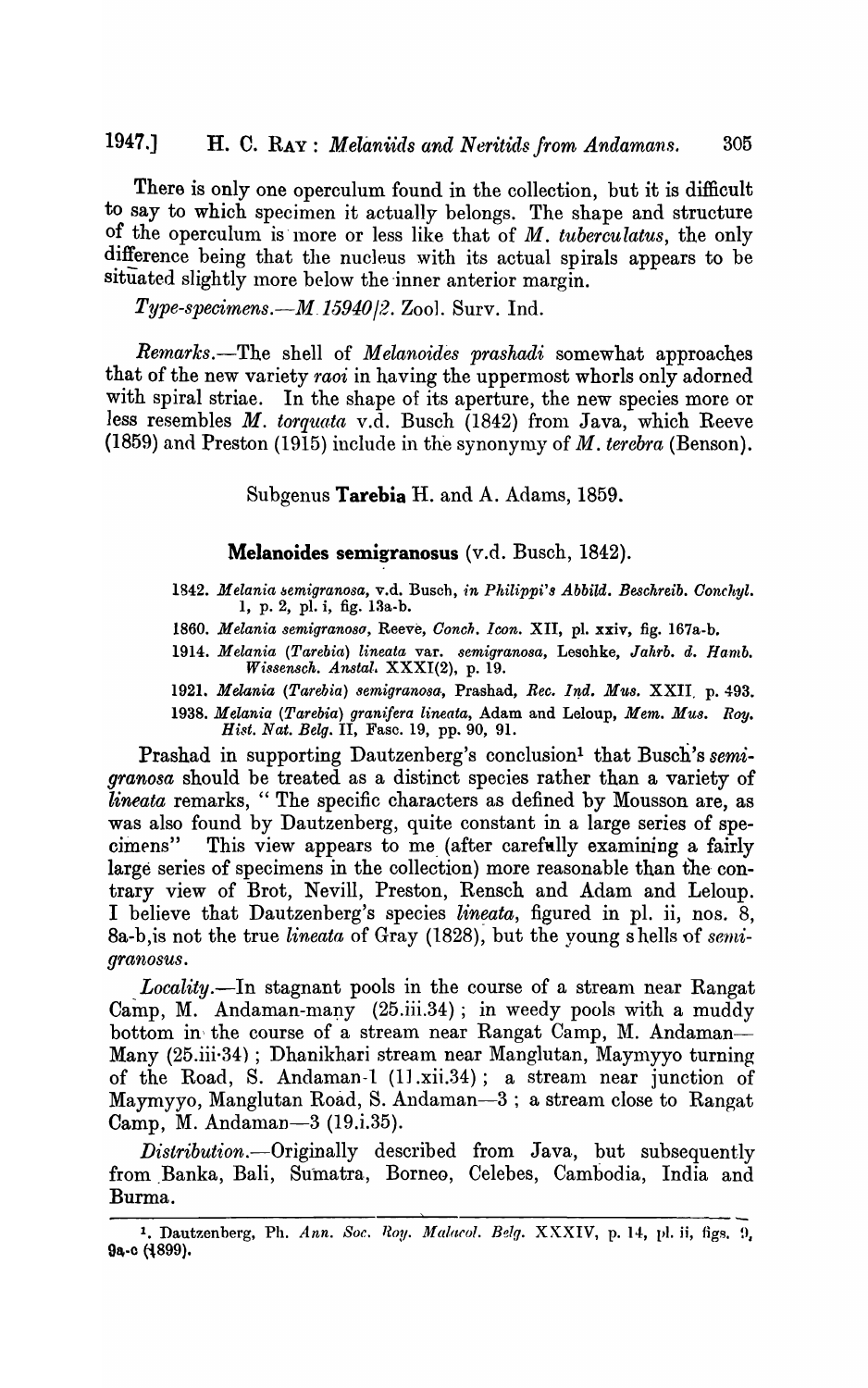## Subgenus Plotia Röding, 1798.

### Melanoides scabra (Müller, 1774).

- 1774. Buccinum scabrum, Müller, *Verm. Terr. and Fluv. Hist.* II, p. 136.
- 1934. Melania (Plotia) scabra, Rensch, Archiv f. Hydrobiol. Suppl. XIII, p. 234.
- *1937. Jtfelania (Plotia) scabra,* Viader, *Maur.1nst. Bull.* 1(2), p. 37.
- 1941. Thiara (Plotia) scabra, Benthem Jutting, Archives Neerland. de Zool. V, pp. 280, 325, 328.
- 1943. Melanoides (Plotia) *scabra*, Ray, *Journ. Roy. As. Soc. Bengal. Science*, IX, p. 73.

The taxonomic position of *M. scabra* appears to be rather uncertain owing to lack of anatomical details. Lamarck's *spinulosa* is, no doubt, a synonym of *scabra*, but Lea's *acanthica*, which Adam and Leloup erroneously combine with it, is entirely distinct.

There are about forty shells of this variable and wide-spread species in the collection which agree with the description of the species. Most of them have turned black. .

*Locality.-On* the underside of rotting leaves in weedy pools with muddy bottom in the course of a stream near Rangat Camp, M. Andaman  $(25.xii.34).$ 

*Distribution.-First* recorded from Tranquebar, Madras. Rensch has enumerated the localities of its occurrence, but has omitted Ceylon and Burma. The species is evidently distributed from Mauritius to the Philippines.

## Melanoides acanthicus (I. and H. Lea, 1850)

## var. roepstorffiana (Nevill, 1884).

*1884. Melania acanthica* var. *roepstorlfiana,* Nevill, *Hand, List. Moll. 1nil. Mus.*  II, p.281.

*1915. Tiara (Plotia) acanth.ica* var. *roepstorffiana,* Preston, *Faun. Brit. Ind.* Moll. *Freshw. Gastr. and Pelec.,* p. 37.

While indicating the relationship of this interesting variety Nevill remarks, " Very near to Brot's pI. 28, fig. *lOA* (Philippines)"

In the collection before me there is a large series of specimens which appear to be quite typical of this variety.

*Locality.-Dhanikhari* stream near Manglutan, Maymyyo turning of the Road, S. Andaman-5 (11.ii.34); a small muddy stream, Beehive Hill, near Long Island, M. Andanian-many (24.iii.34); in stream, north of Coceanut Plantation, Long Island, M. Andaman-many (27.iii.34).

*Distribut'ion.-Originally* recorded from Andamans, but has since been known from the Philippines. I have also examined a few specimens of this variety received as presentations from Mr. R. V Se haiya, Annamalai University, who collected them from Annamalainagar, Madras, S. India.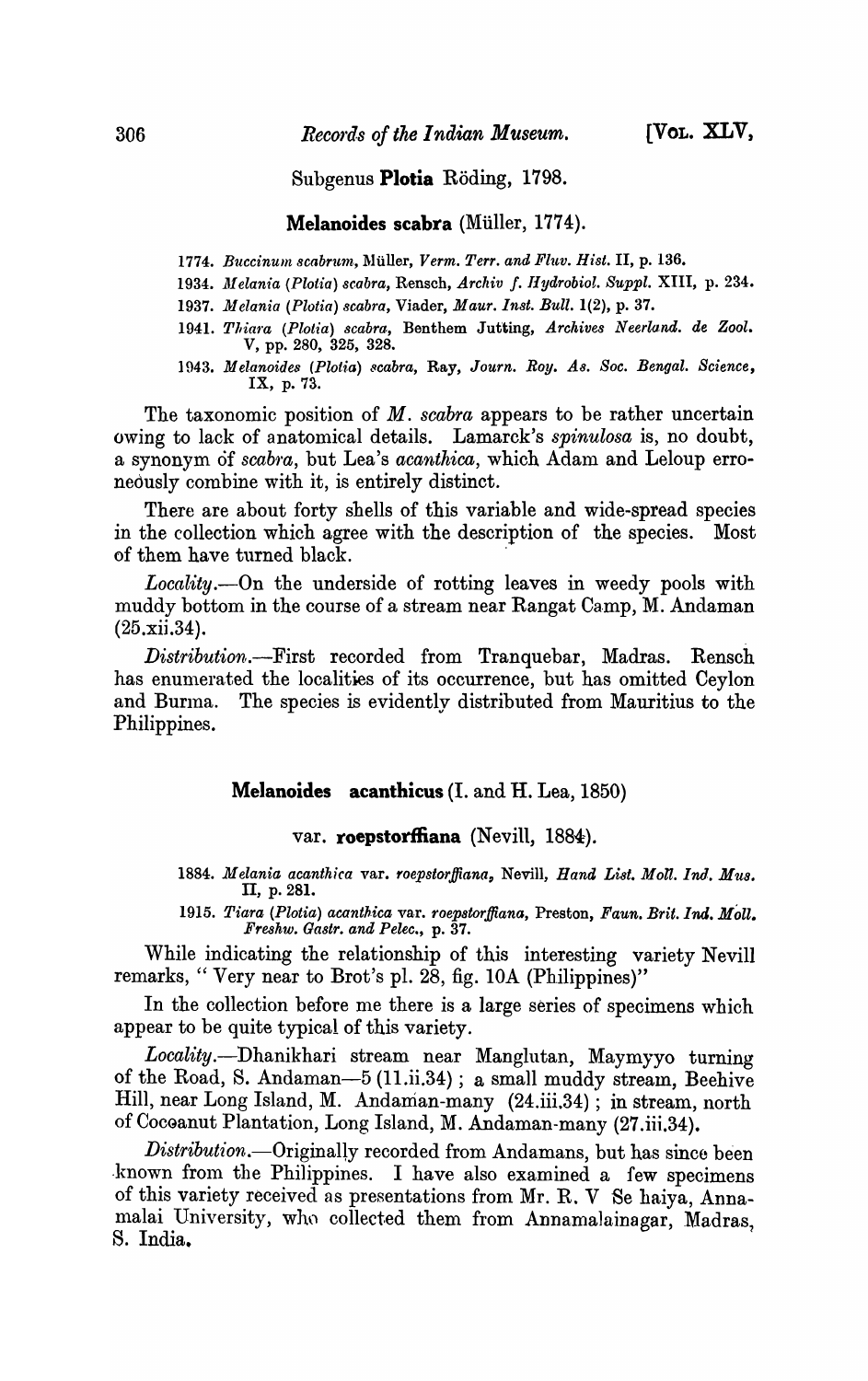Family Neritidae.

Subfamily Neritinae.

## Genus **Neritina** Lamarck, 1810.

Subgenus **Neritina** S. S.

Section **Neritina** S. S.

### Neritina pulligera *(Linnaeus, 1767)*.

1767. *Nerita p Jligera*, Linné, *Syst. Nat.* ed. XII, p. 1253, No. 726.

1888. Neritina (Clypeolum) pulligera and var. *canalis*, Tryon, Man. Conch X, pp. 56, 57, pI. xviii, figs. 6-12; pI. xix, figs. 14-19, 22, 24:.

*1908. Neritina (Hemisphaericae) canalis* and *N.(H.) pulligera,* Horst and Schepman, *Cat. Moll. Mus. H. N. Pays-Bas,* p.416.

*1923. Neritina (,Neritina) pulligera,* Baker, *Proc. Acad. Nat. Sci. Philadelphia,*  LXXV, pp. 117, 137, 149, pl. xii, fig. 17 (radular teeth).

1941. *Neritina (Neritina) pulligera, Benthem Jutting, Archives Neerland. de* Zool. V, pp. 270, 324, 328, 329.

I as ign to this species sixteen specimens differing greatly amongst themselves in size. The shells' are dark brown in colour and striated throughout. The apex is more or less eroded in all cases. The columellar area is wide, polished and greyish black, and the deep orange band 'running parallel to the outer lip as well as the orange colour inside the aperture are only faintly visible in some cases. Baker has studied the radular teeth of the species, indicating its affinity with  $N$ , *punctulata*.

Locality.<sup>1</sup>-Near Birchgunj, Port Blair, S. Andaman-1; Dhanikhari stream near Manglutan, Maymyyo turning of the Road, S. Andaman-3 (11. xii. 34); Dhanikhari stream near junction of Maymyyo, Manglutan Road, S. Andaman-1(21. ii .35); a stream, north of Shadipore, Port  $\Box$ Blair, S. Andaman-11(11. xi. 35).

 $Distribution. -The range of this common Indo-Malayan form extends$ through East Indies to Australia and thence to the Philippines and Polynesia.

Subgenus Vittina Baker, 1923.

Section **Vittoida** Baker, 1923.

#### **Neritina variegata** Lesson, 1830.

1830. *Nerilina variegata, Lesson, in Duperey's Voy. de la Cog. Zool* II, p. 378.

1923. Nerilina (Vittoida) variegata, Baker, *Proc. Acad. Nat. Sci Philadelphia*, LXXV, pp. 117, 137, 146, 147, pl. xi, fig. 14 (radultat teeth).

1937. *Vittina variegata, Reich, Arch. Naturgesch. N.F. VI, p. 77.* 

1938. Neritina variegata, Adam and Leloup, Mem. Mus. Roy. Hist. Nat. Belg. II, Fasc. 19, pp. 66, 67.

I have got the remnants of two shells (the last whorls only) in the collection, the upper portions being entirely lost possibly by erosion. The colouration of the shell is dark brown and there are rude striations